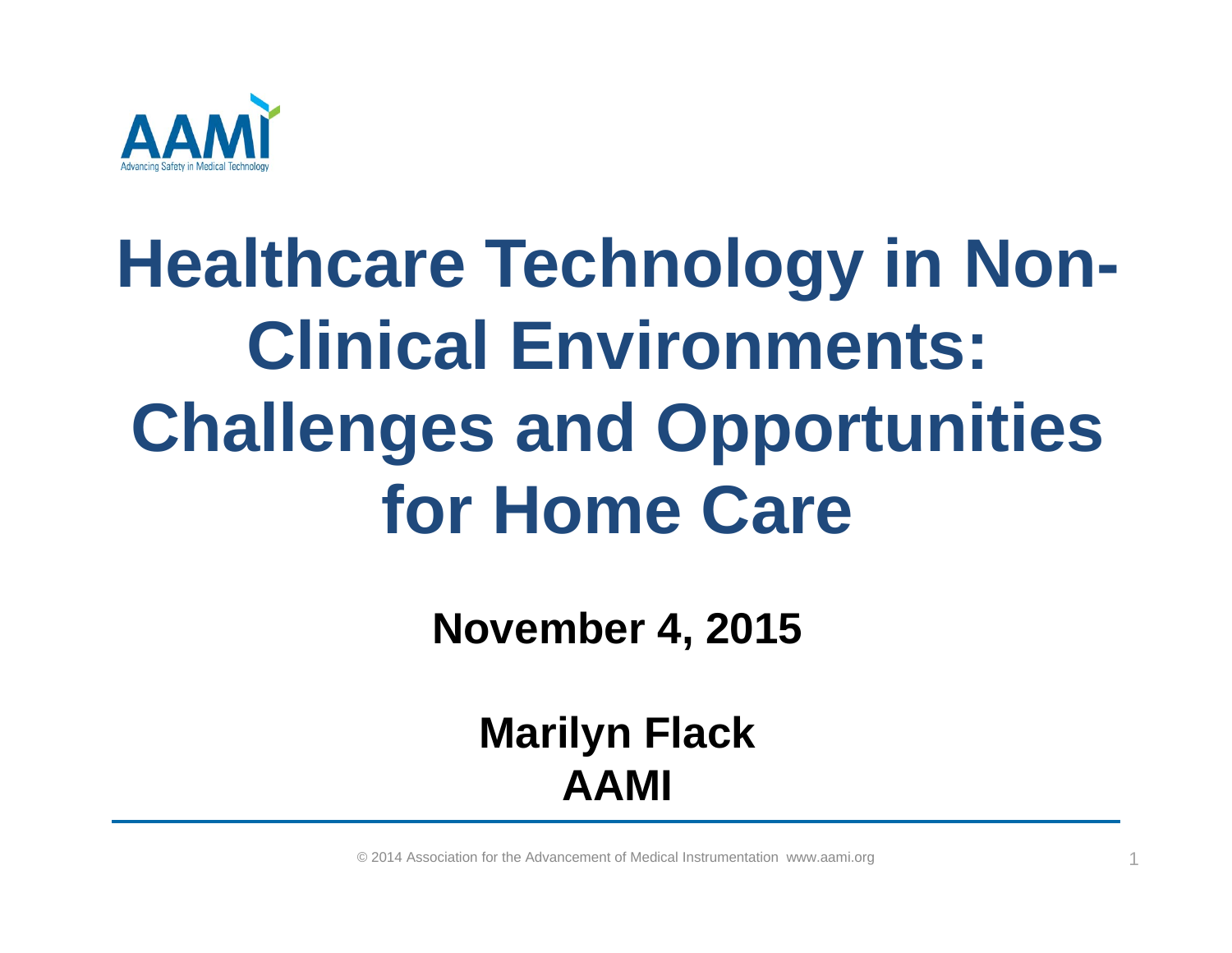

# **Why This Move of Healthcare Into the Home?**

#### **Contributing to the rise in home care services, improving the quality of life:**

- •Patient demographics
- $\bullet$ Economic forces
- $\bullet$ Technological advancements
- $\bullet$ Patients are smarter about their health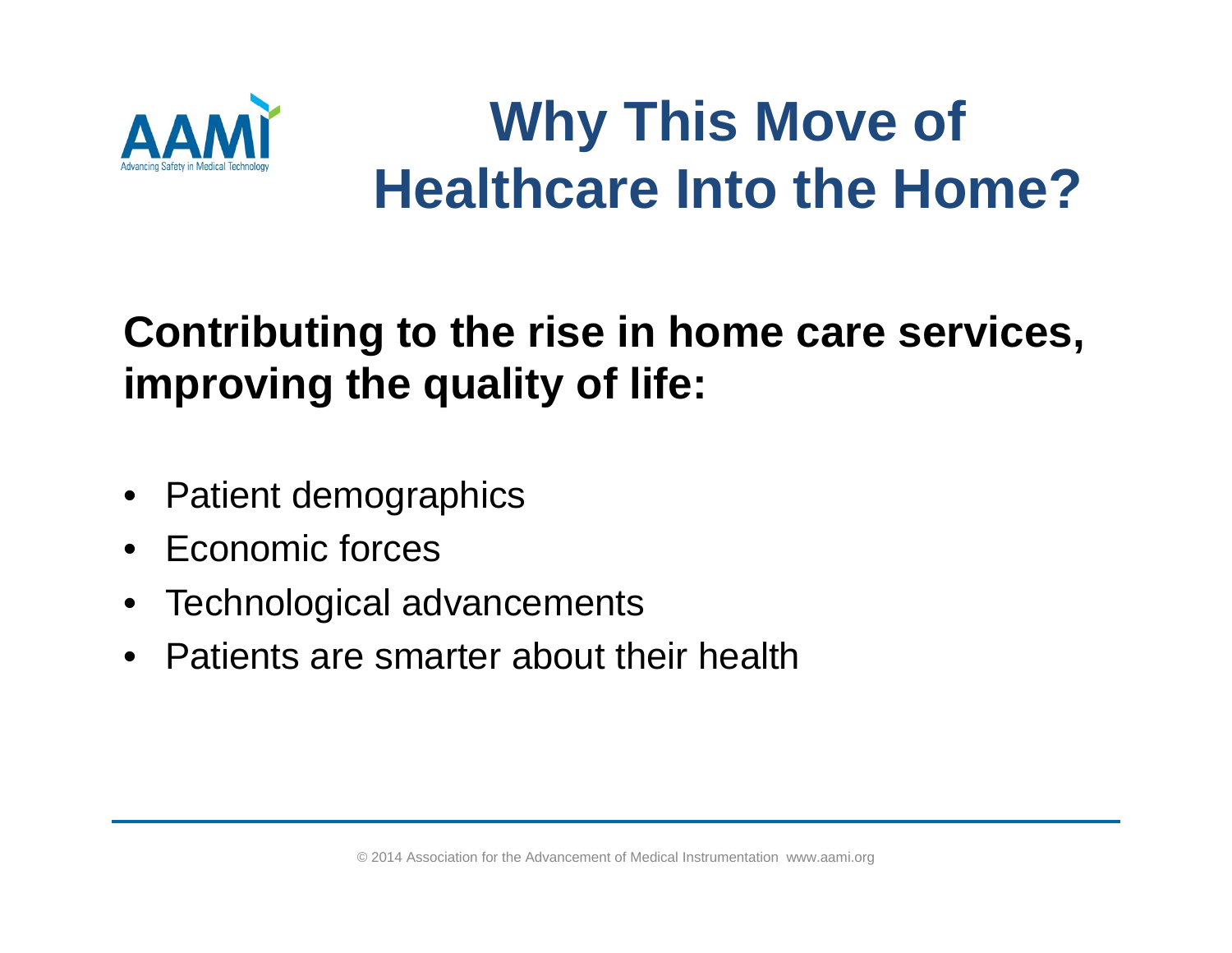

# **The Statistics**

- **8.6 million to 12 million** people receive home healthcare (The Joint Commission, 2011; National Association for Home Care & Hospice, 2010).
- **More than 1 million** home healthcare and hospital workers care for these patients (The Joint Commission, 2011).
- **65.7 million** informal and family caregivers (29% of the U.S. adult population) care for the ill, disabled or aged (Family Caregiver Alliance, 2012).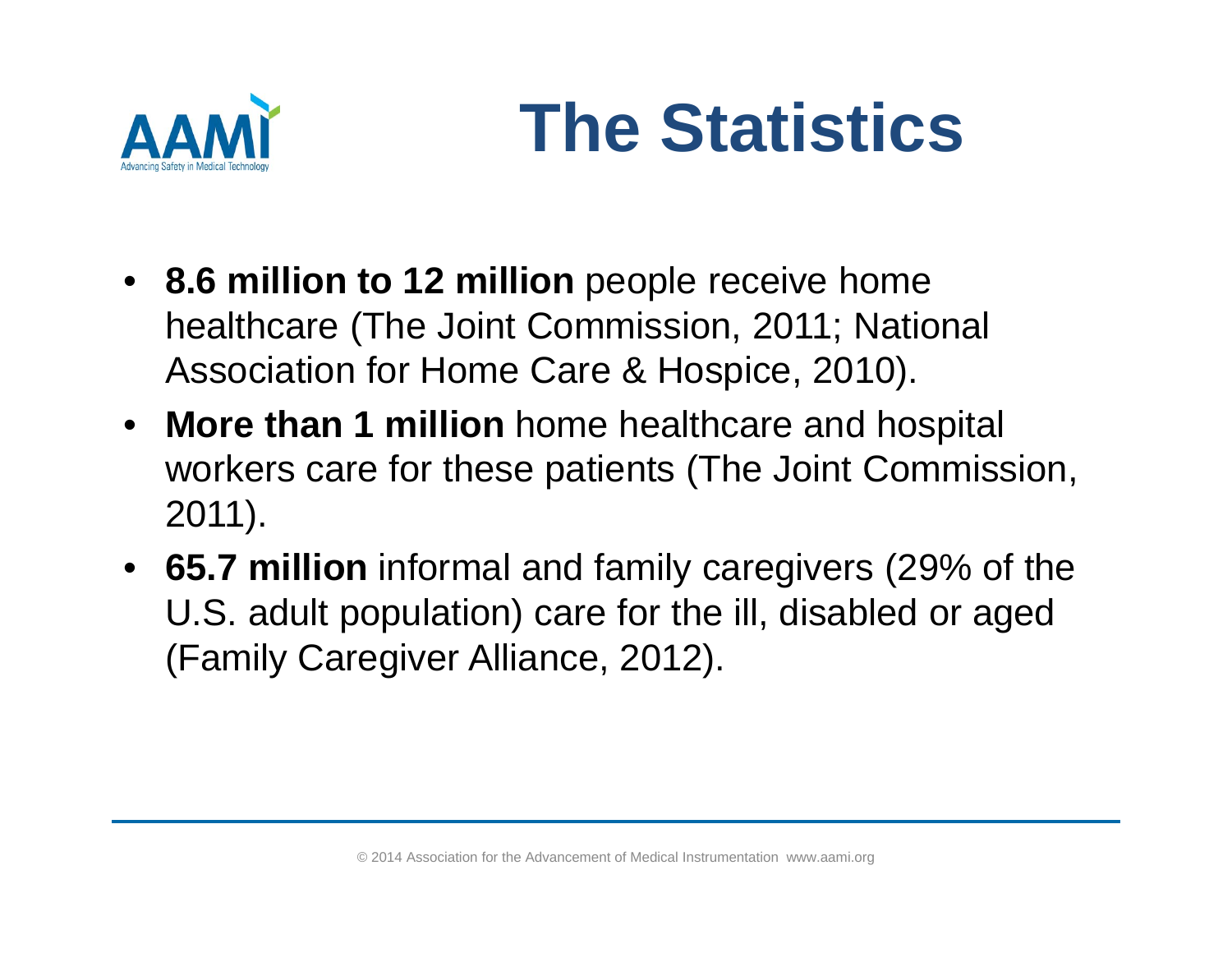

# **The Statistics**

- Estimates of the size of the home healthcare market range from **\$68 billion** to **\$85 billion**.
- *FUTURE:* The aging population (65+) will more than double between 2000 and 2030, increasing from 35.1 million to **71.5 million** (Family Caregiver Alliance, 2012).
- By 2050, **27 million** people are expected to receive home healthcare (Home Care & Hospice, 2012).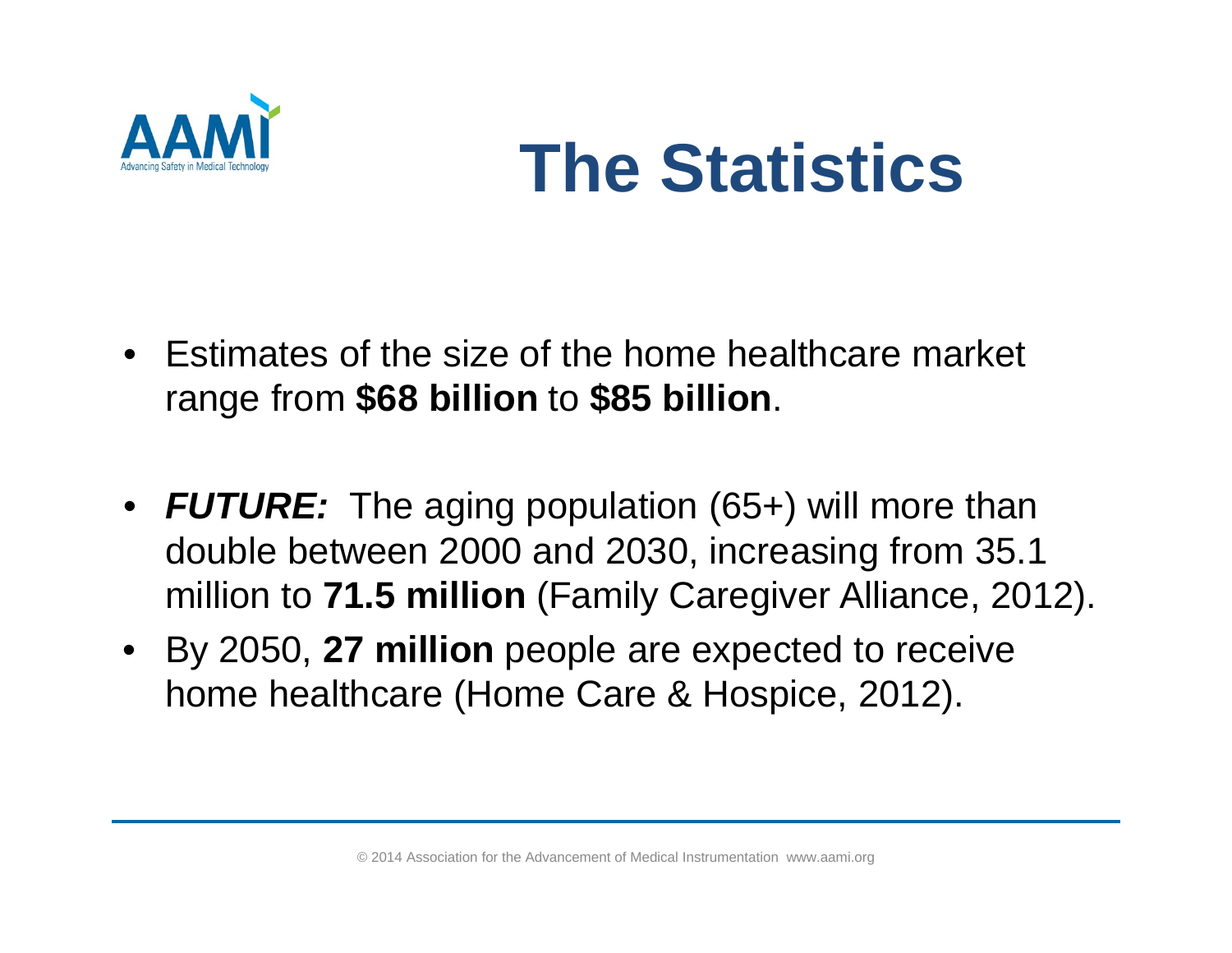

**So…Everything is Great…Right??**

Well..….No.

Advanced medical devices and equipment *originally designed for use by trained personnel in hospitals and clinics* are migrating into the home

> • Unlike the clinical setting, the home is an uncontrolled environment with additional hazards

*Many barriers to the "perfect" future for home healthcare*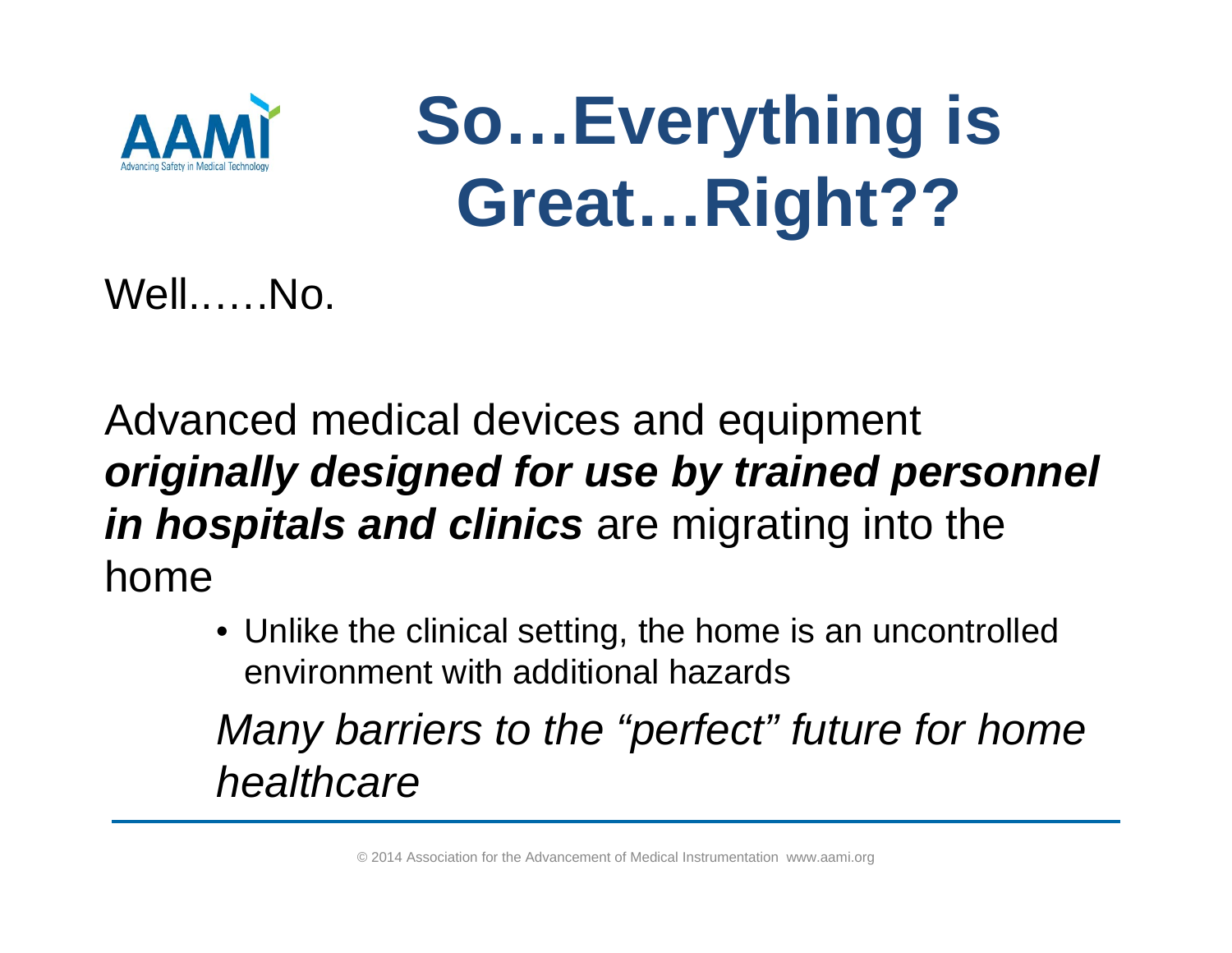

# **The Perfect "Future"**

#### **Healthy, happy, patients who have great technology anywhere, anytime!**

- –Independent and control over health conditions
- – Portable, appealing, intuitive-to-use healthcare technology
- Homes that are "technology ready"
- Low-cost healthcare; excellent payer coverage
- All processes and support systems in place producing safe, seamless care from the hospital to the home

### **The right technology for the right patient in the right environment!!**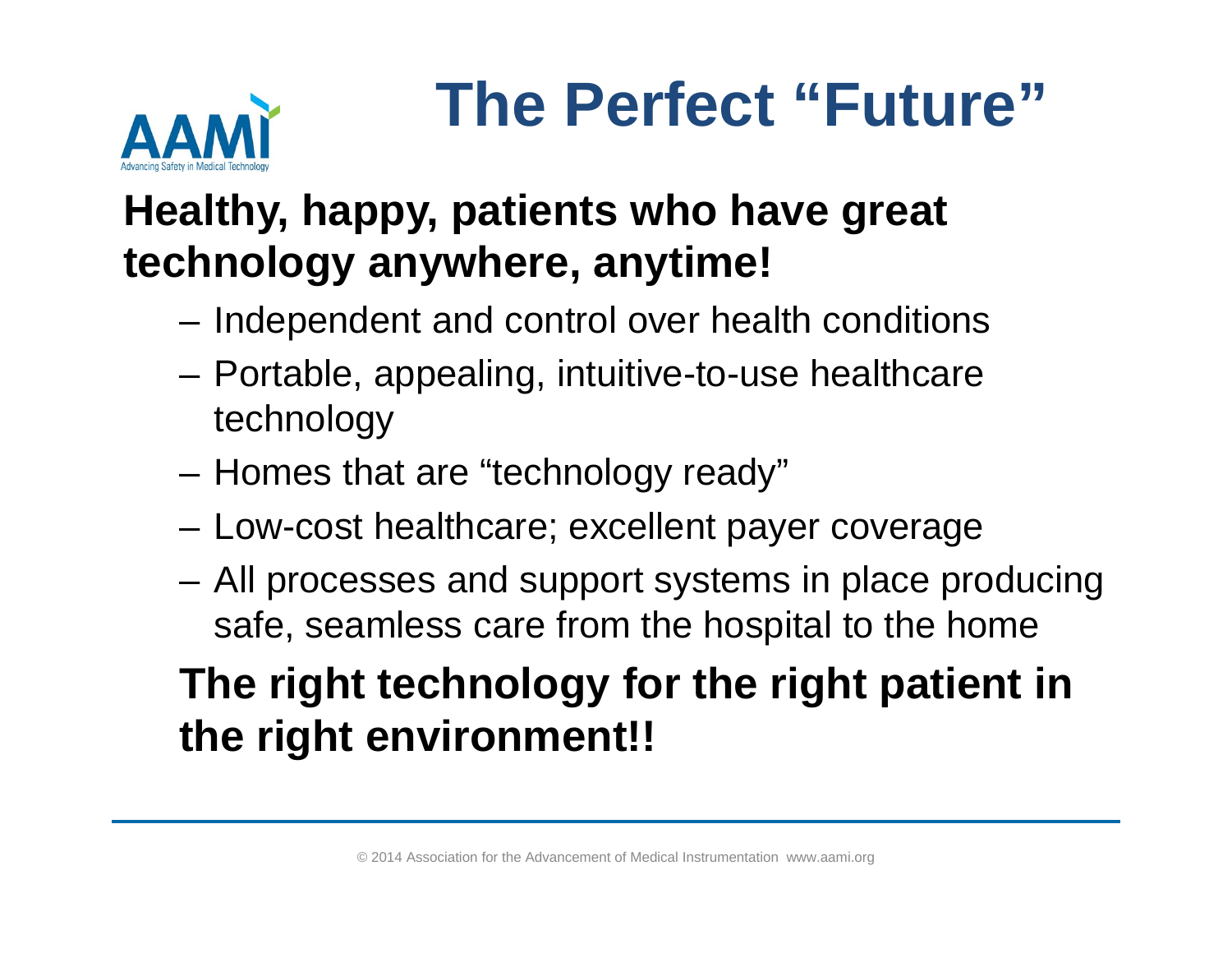

# **"Current State" AAMI/FDA Summit 2013**



© 2014 Association for the Advancement of Medical Instrumentation www.aami.org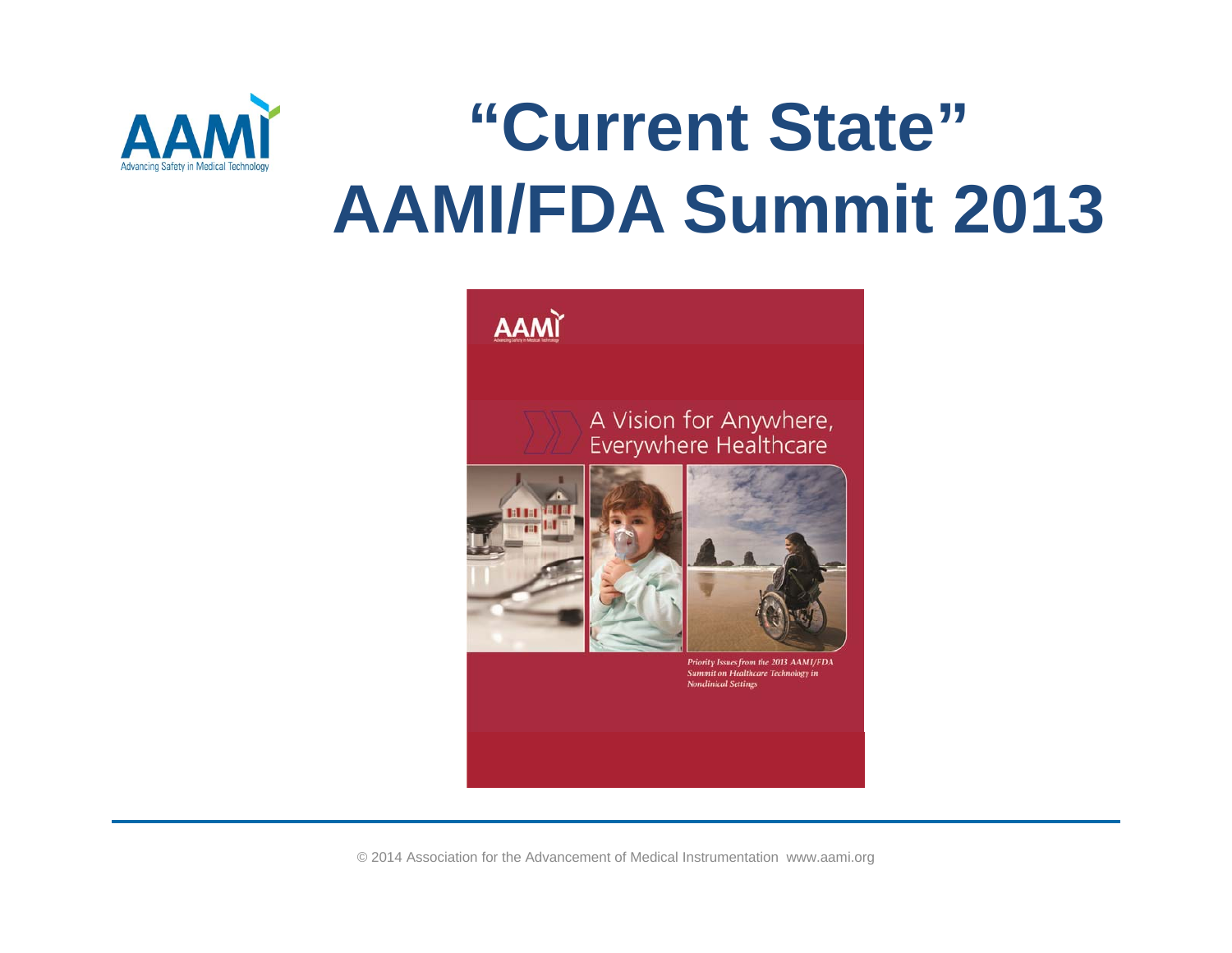

### **Assistive Technology**

- Medical beds and rails
- Wheelchairs
- Walkers
- IV poles
- Patient lifts

### **Home Therapeutics**

- Hemodialysis
- Negative pressure wound therapy
- Infusion pumps
- Enteral feeding pumps
- Ventilators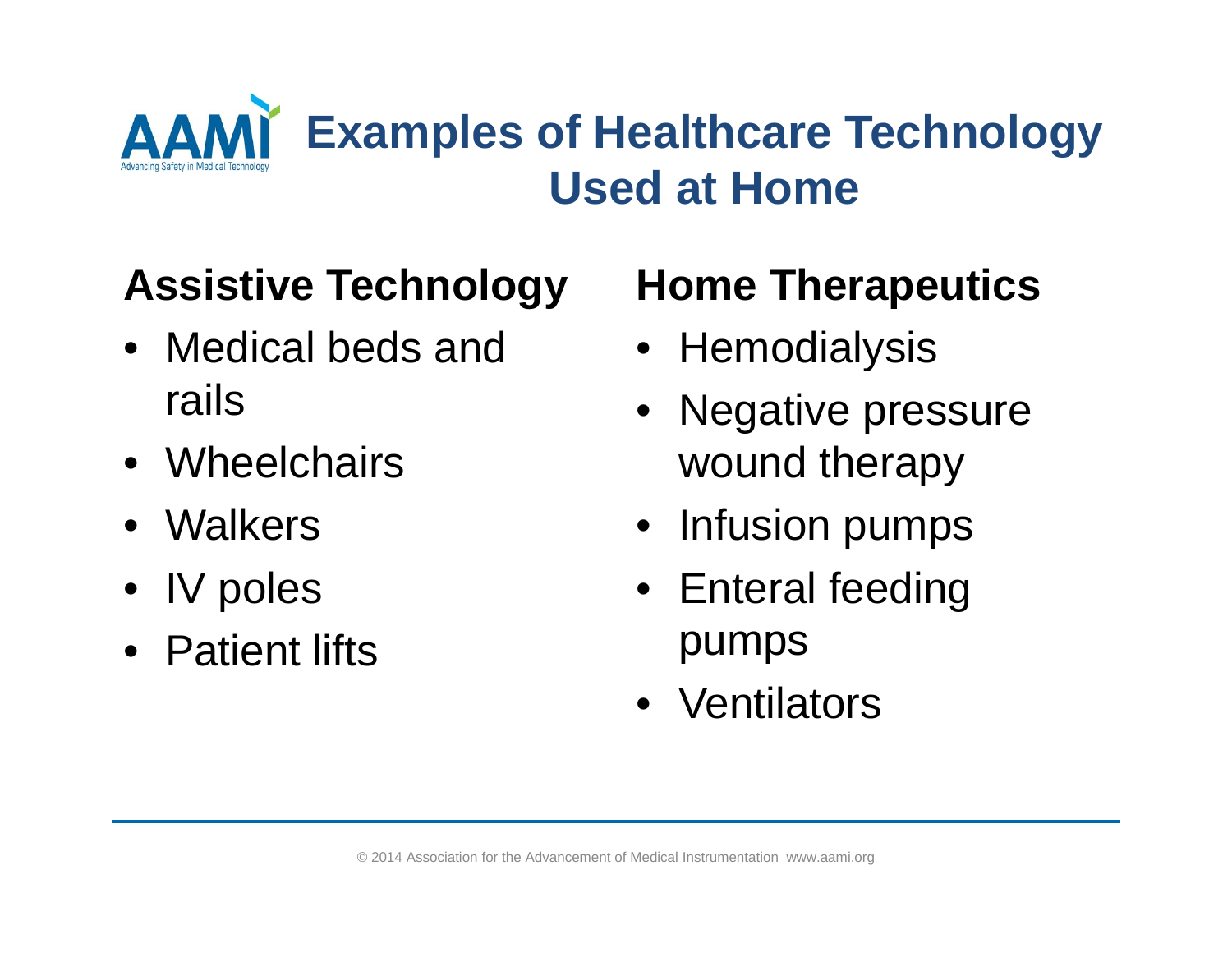

### **Examples of Healthcare Technology Used at Home**

#### **Instruments**

- •Telemonitoring equipment
- $\bullet$ Glucose meters
- $\bullet$ Pulse oximeters

#### **Implantables**

- $\bullet$ **Defibrillators**
- $\bullet$ Hips and knees
- $\bullet$ Drug-eluting stents
- $\bullet$ Aneurysm clips

#### **Self Diagnostic and Monitoring Systems**

- •Cardiac, telemetry
- $\bullet$ Patient call systems
- •Blood pressure equipment

#### **Disposables & Accessories**

- • Ventilator breathing circuits, filters
- $\bullet$ Oxygen therapy related devices
- $\bullet$  Needles, syringes, IV catheters, IV tubing, foley catheters, feeding tubes, gloves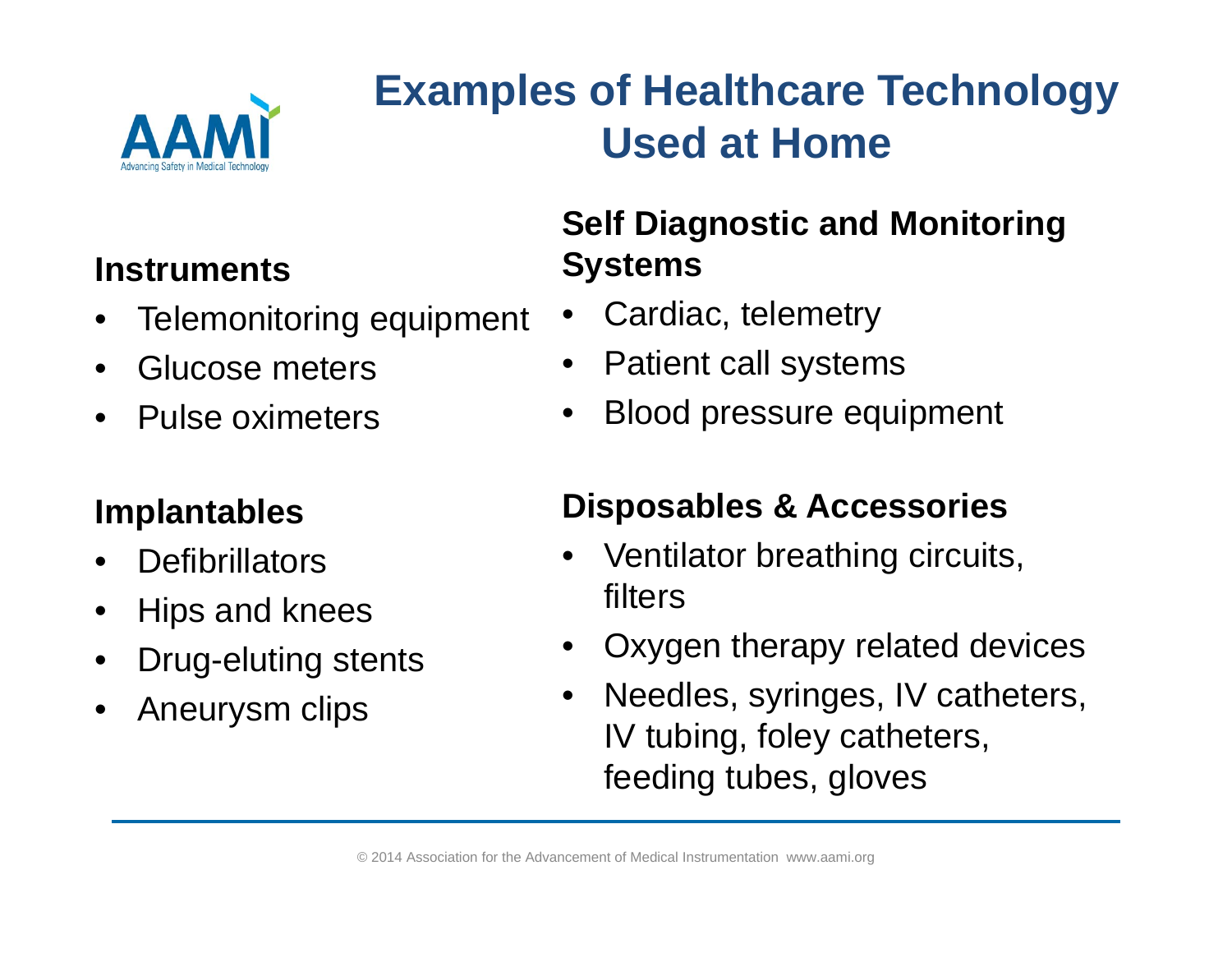

# **New Technology for the Home = New Challenges!**

- Sensors
- Smart Homes or Medical Homes
- Health Informatics
- Wireless and Broadband
- Mobile Apps
- Remote Monitoring

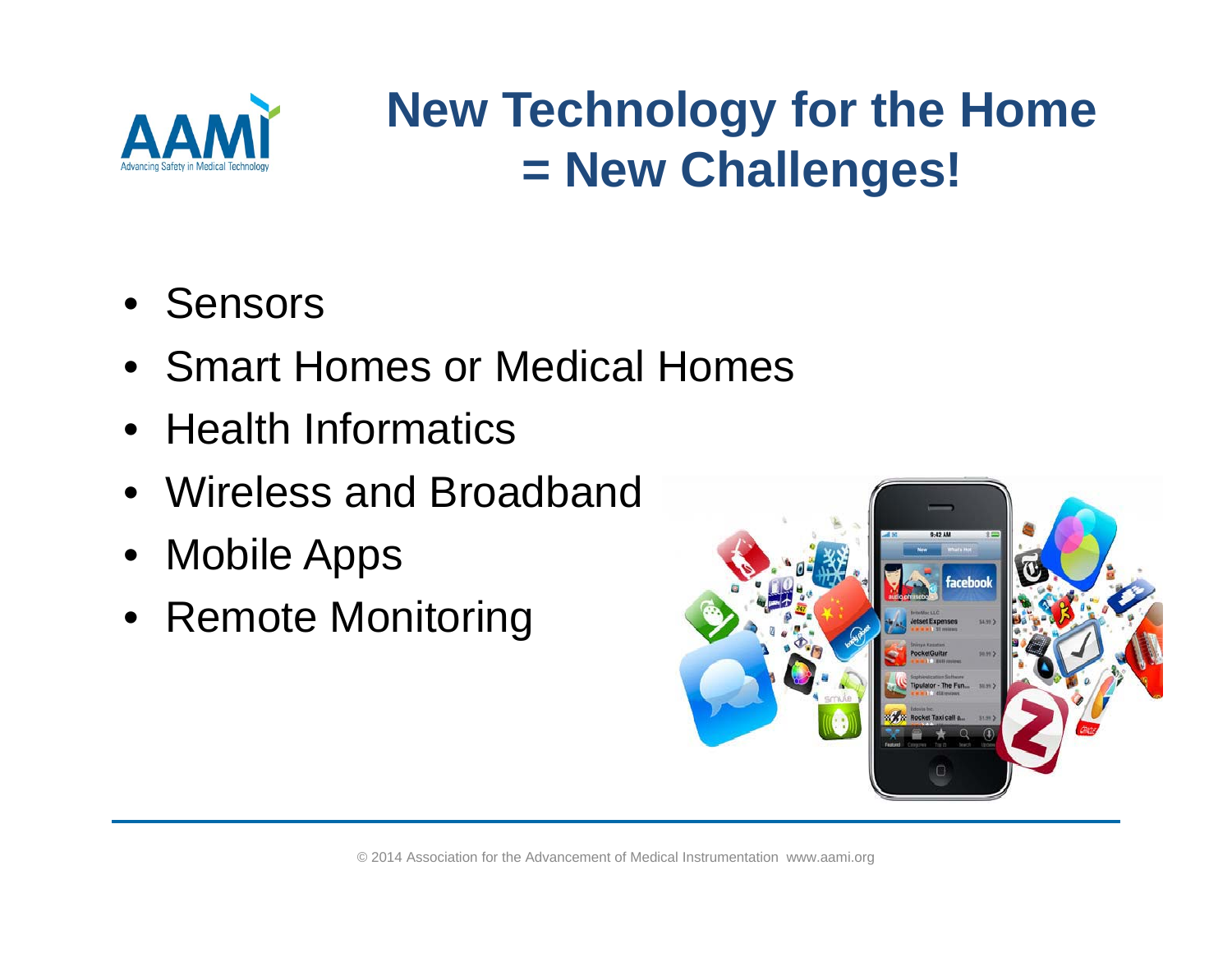

# **AAMI/FDA Summit: Clarion Themes**

- Variability of use environments
- Technology needs to be designed for home use
- Poorly coordinated transitions
- Need clear regulatory framework
- Need for "systems" approach

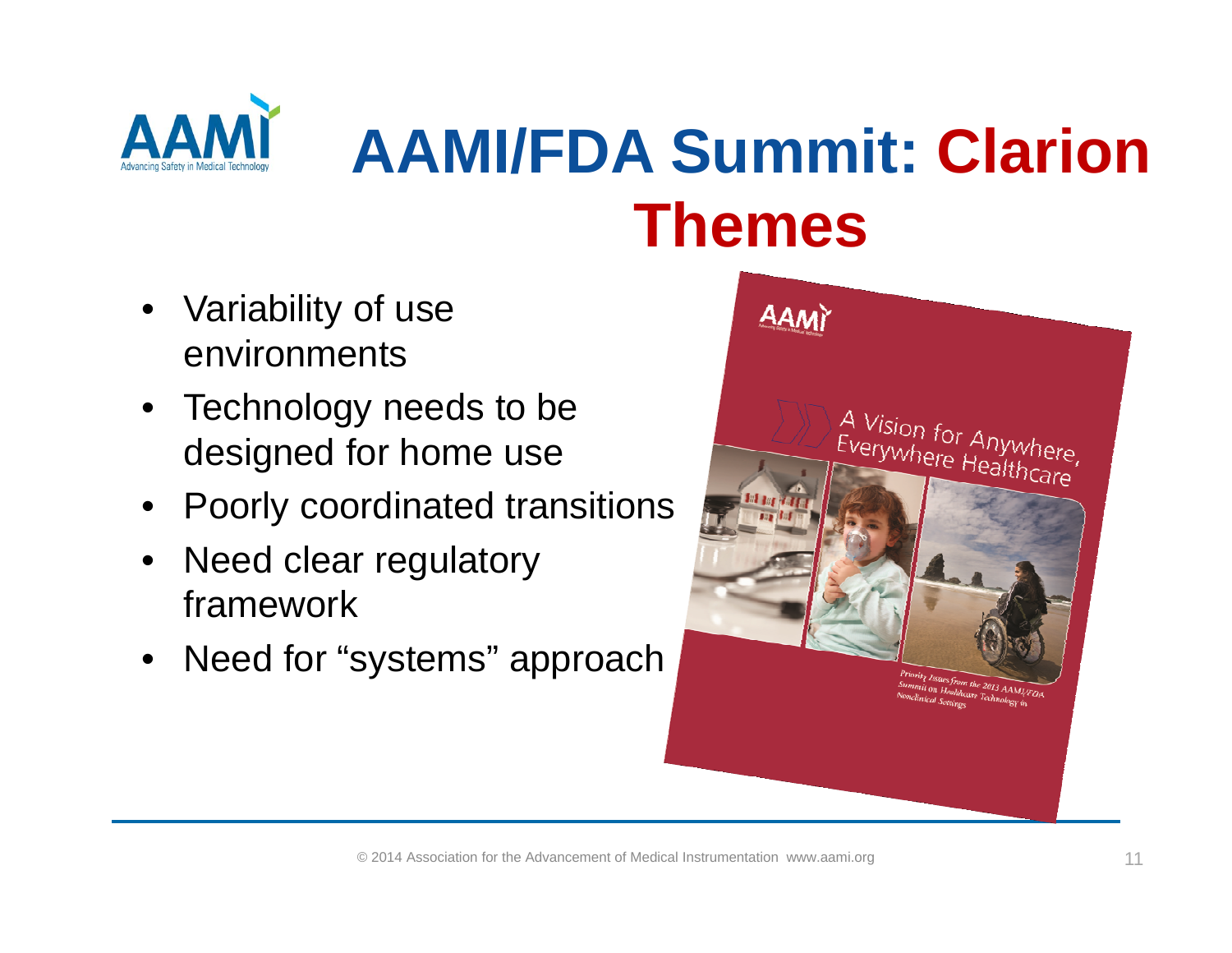

# **Unique Challenges in the Home**

### **Unpredictable environment**

- Children
- Location
- Pets and vermin
- Power sources
- Power outages
- Sanitation
- Space
- – Temperature, air quality, humidity
- Water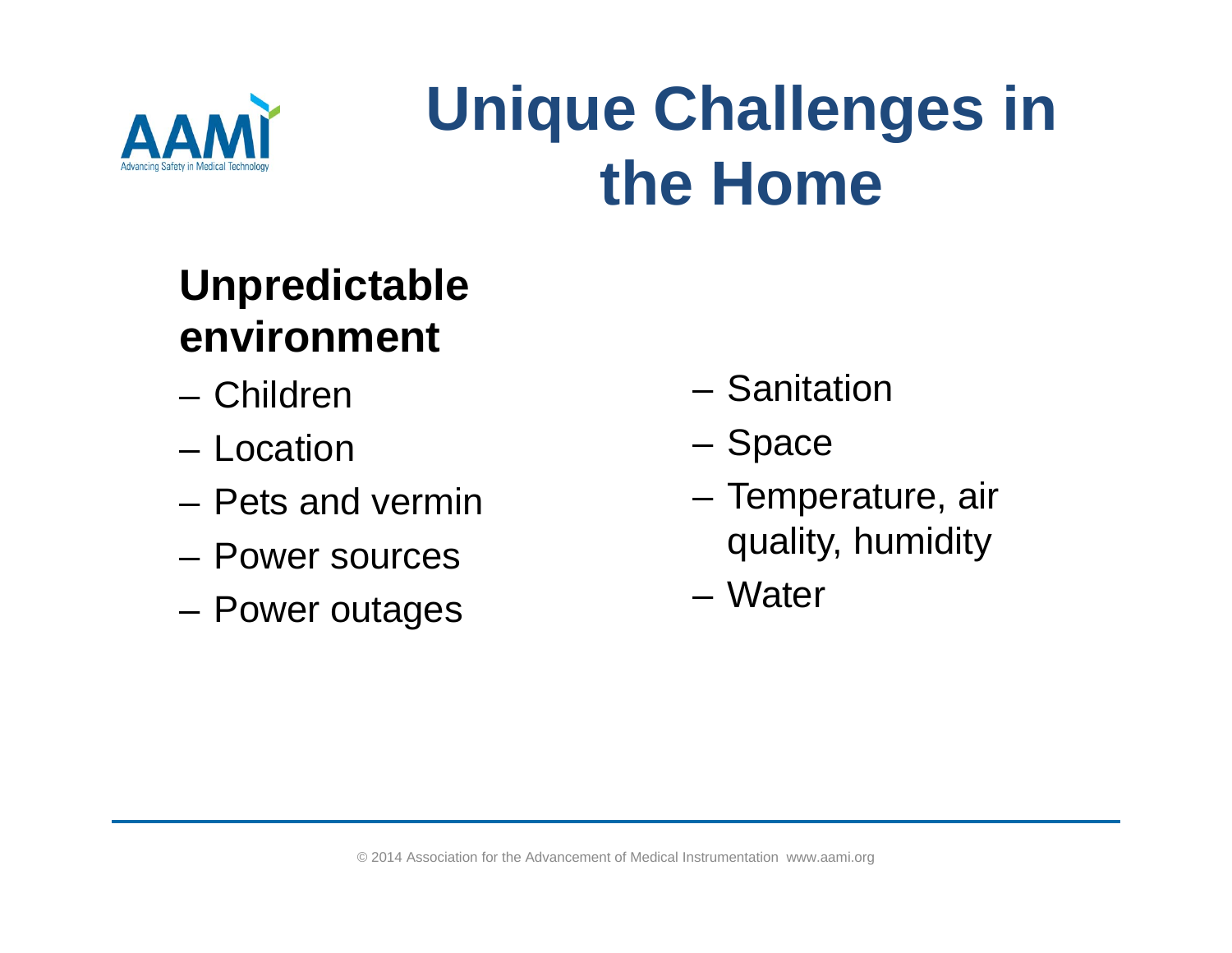

# **Unique Challenges in the Home**

### **User Considerations**

- Physical
- $\bullet$ Size, mobility, dexterity, strength, stamina
- Sensory/perceptual
- $\bullet$ Vision, hearing, tactile
- $\bullet$ **Cognitive**
- $\bullet$ Literacy, comprehension, learning
- Emotional
- $\bullet$ New diagnosis, treatment, device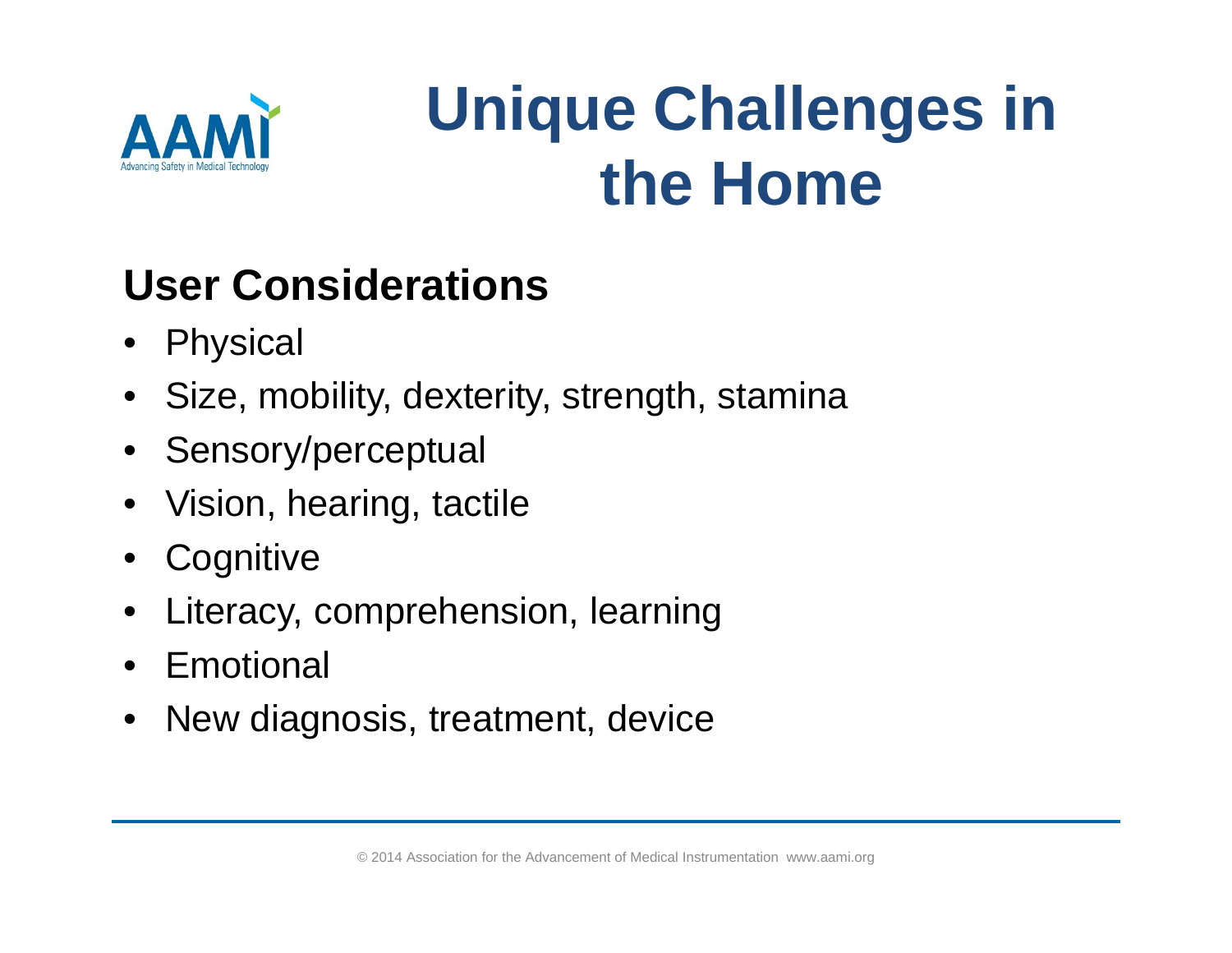

# **Unique Challenges in the Home**

### **Device Design/Usability**

- $\bullet$ Compatibility with lifestyle
- $\bullet$ Instructions for use are poor or nonexistent for lay users
- $\bullet$ Interface and ease of use
- •Ruggedness of the device for many conditions
- $\bullet$ Good battery back-up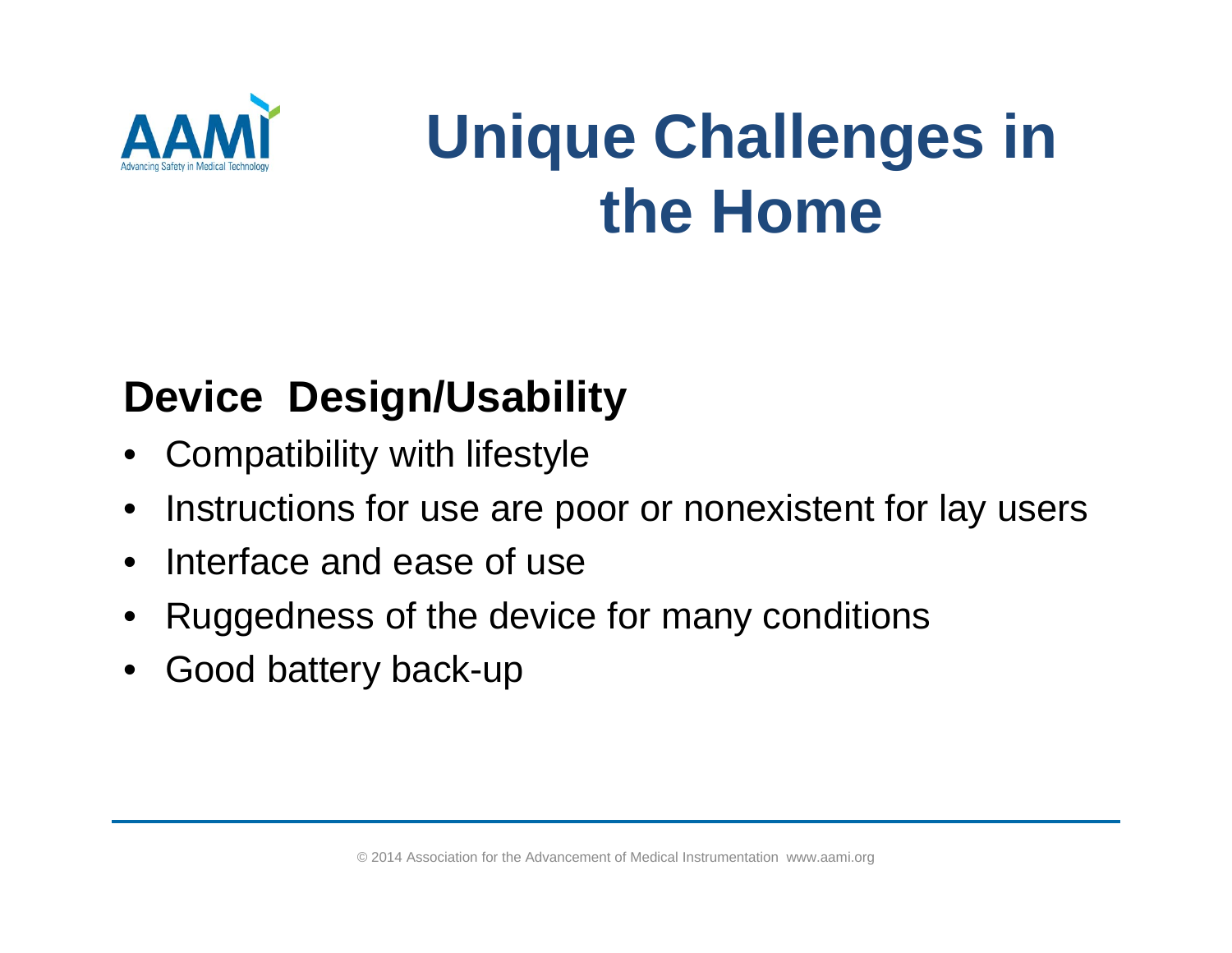

## **FDA Guidance to Develop and Design Home Use Devices**

• Design Considerations for Devices Intended for Home Use; Draft Guidance for Industry and FDA Staff

http://www.fda.gov/MedicalDevices/DeviceRegulat ionandGuidance/GuidanceDocuments/ucm33167 5.htm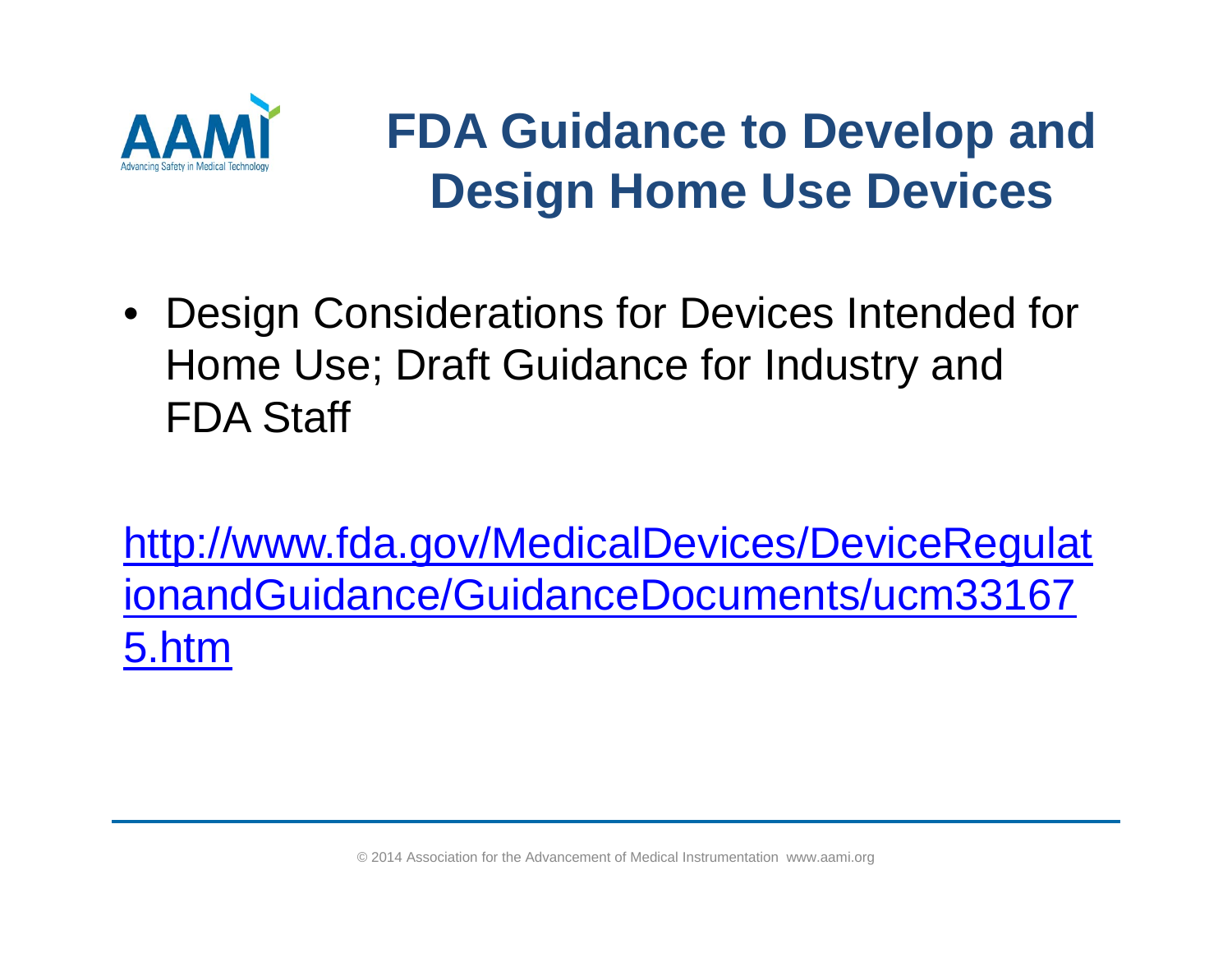

# **Poorly Coordinated Transitions of Care**

## **A fractured delivery model**

Lack of smooth hand-offs with feedback loops in *place on patient progress.*

- Devices shown in hospital may not be the one sent to the home
- Patients and caregivers in a confused state during training
- Delivery person tasked with training on some devices
- Lack of rigorous maintenance on devices
- Payment issues!!!!!!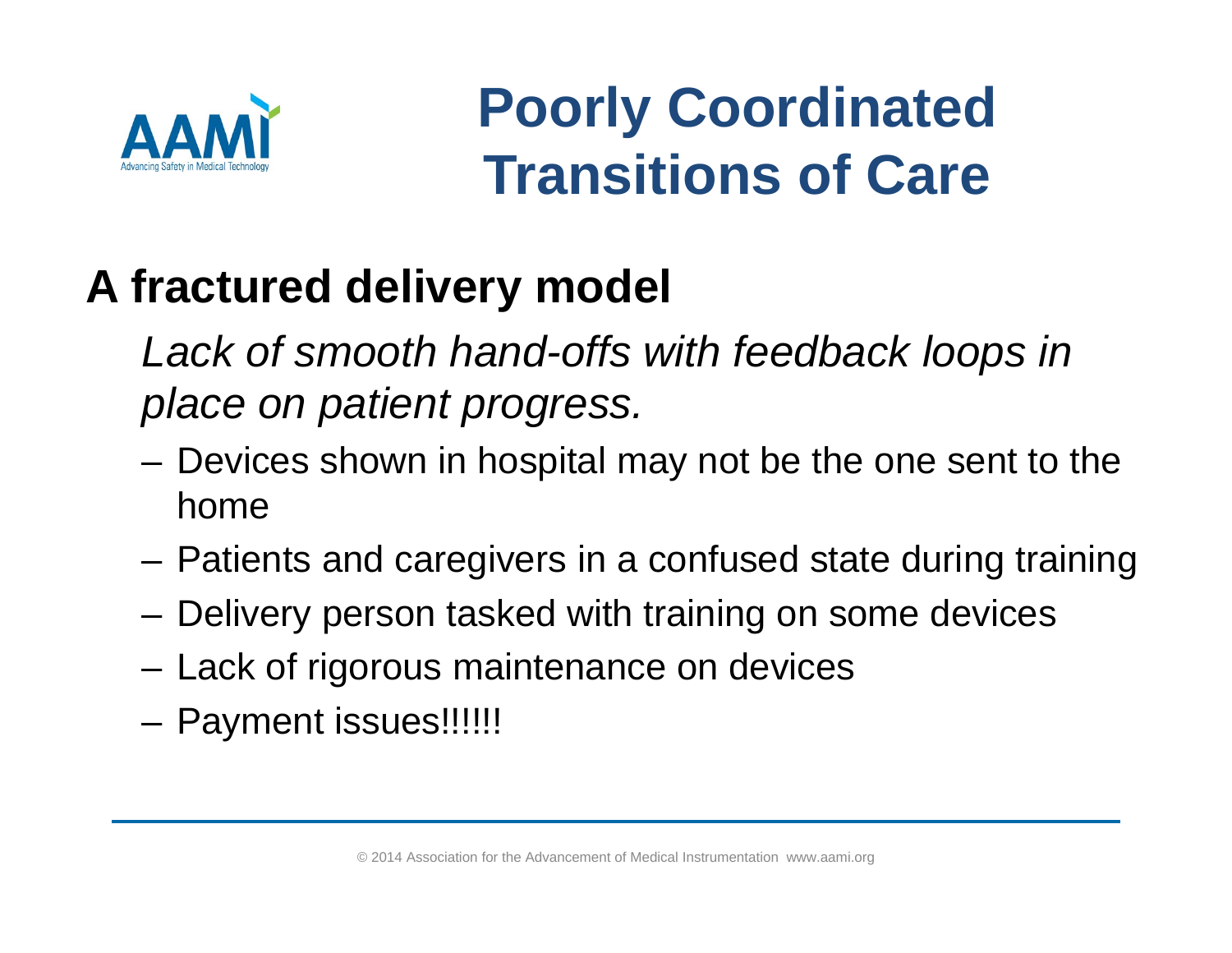

# **A Muddy Regulatory Playing Field**

- Which regulations apply to which stakeholders?
- Hospitals regulations and standards don't necessarily translate well to nonclinical settings
- Accuracy and safety of wirelessly transmitted data
- Cyber security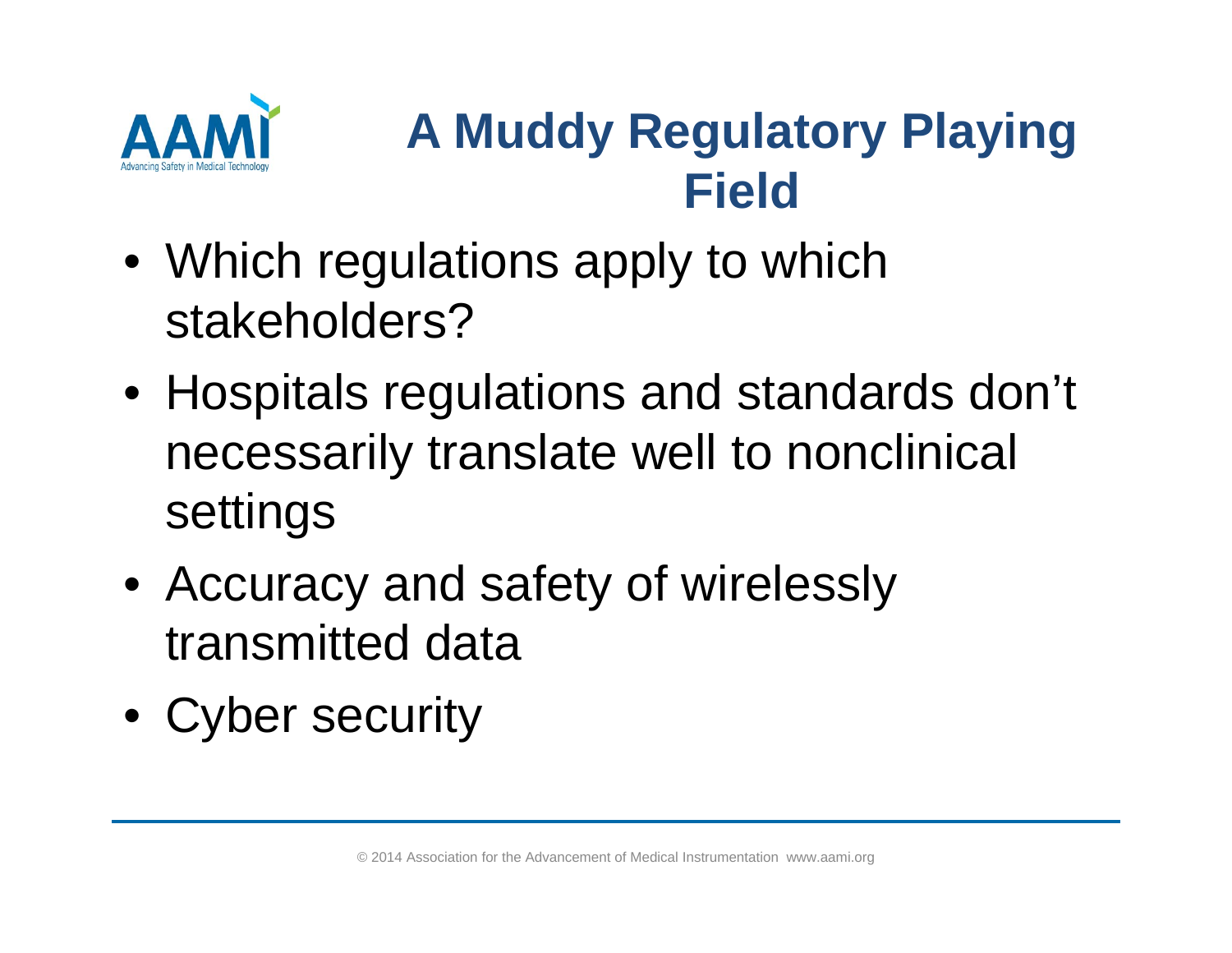

- Food and Drug Administration (FDA)
- $\bullet$ Center for Medicare Services (CMS)
- The Joint Commission (TJC)
- Federal Communications Commission (FCC)
- Office of the National Coordinator (ONC)
- •Department of Transportation (DoT)
- Federal Aviation Administration (FAA)
- • State regulatory agencies
	- …..and don't forget about the role of IT and data exchanges!!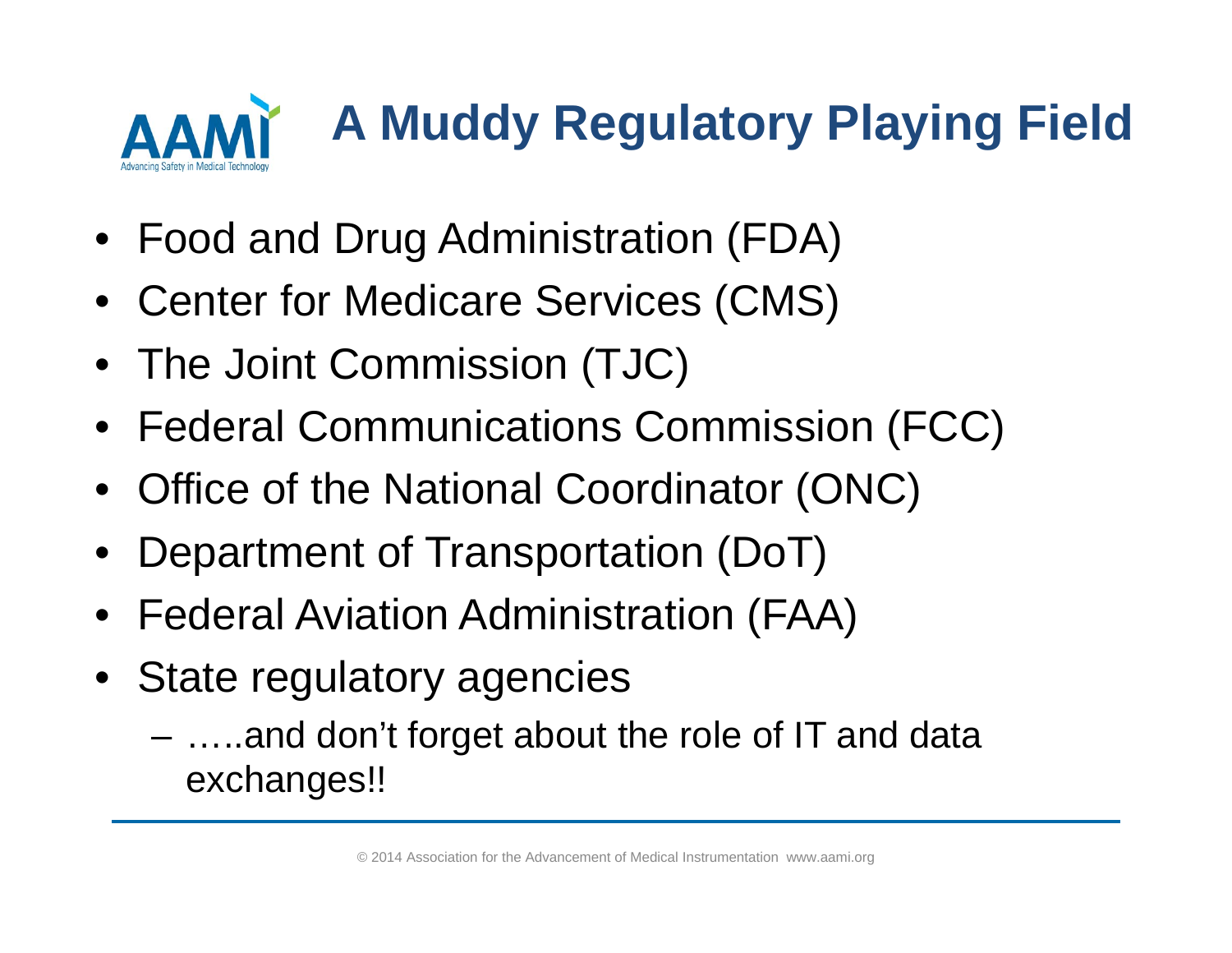

# **Pulling it all Together Systems Approach!!**

- Focus on people, workflows, transitions of care, therapies, technology, and payment—must redesign the full spectrum of healthcare in nonclinical settings.
- No one coordinating this large national effort.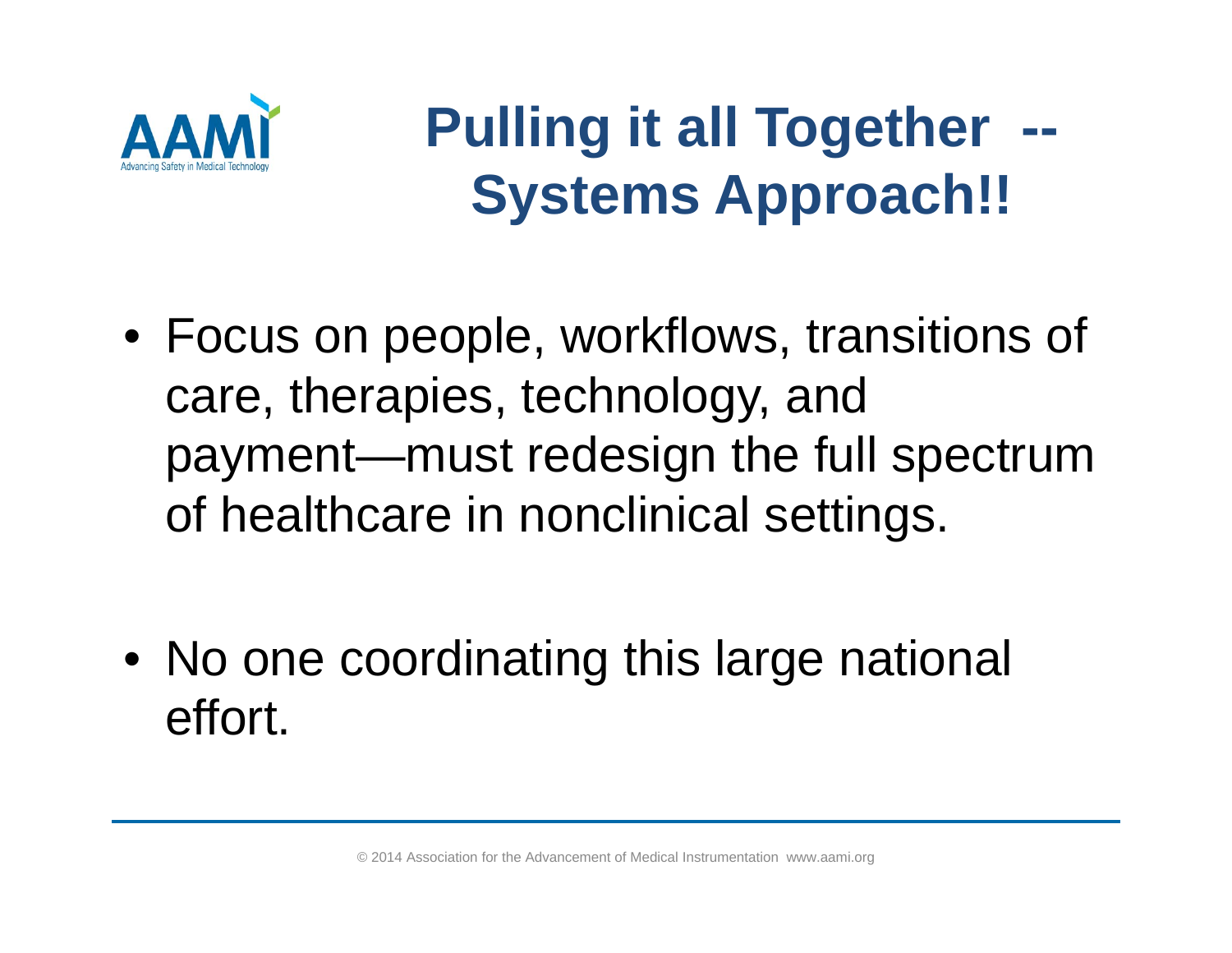## **Keys to Success: The right technology for the right patient in the right environment!!**

- •Culture of innovation
- $\bullet$  Promote a culture of safety and readiness – promote use of home technology assessments
- Needs an integrator to encourage a team approach to address transitions and to integrate a systems approach to improving moving complex healthcare technology into the home
- Champions
- •Forward-looking IT
- •Comprehensive payer program